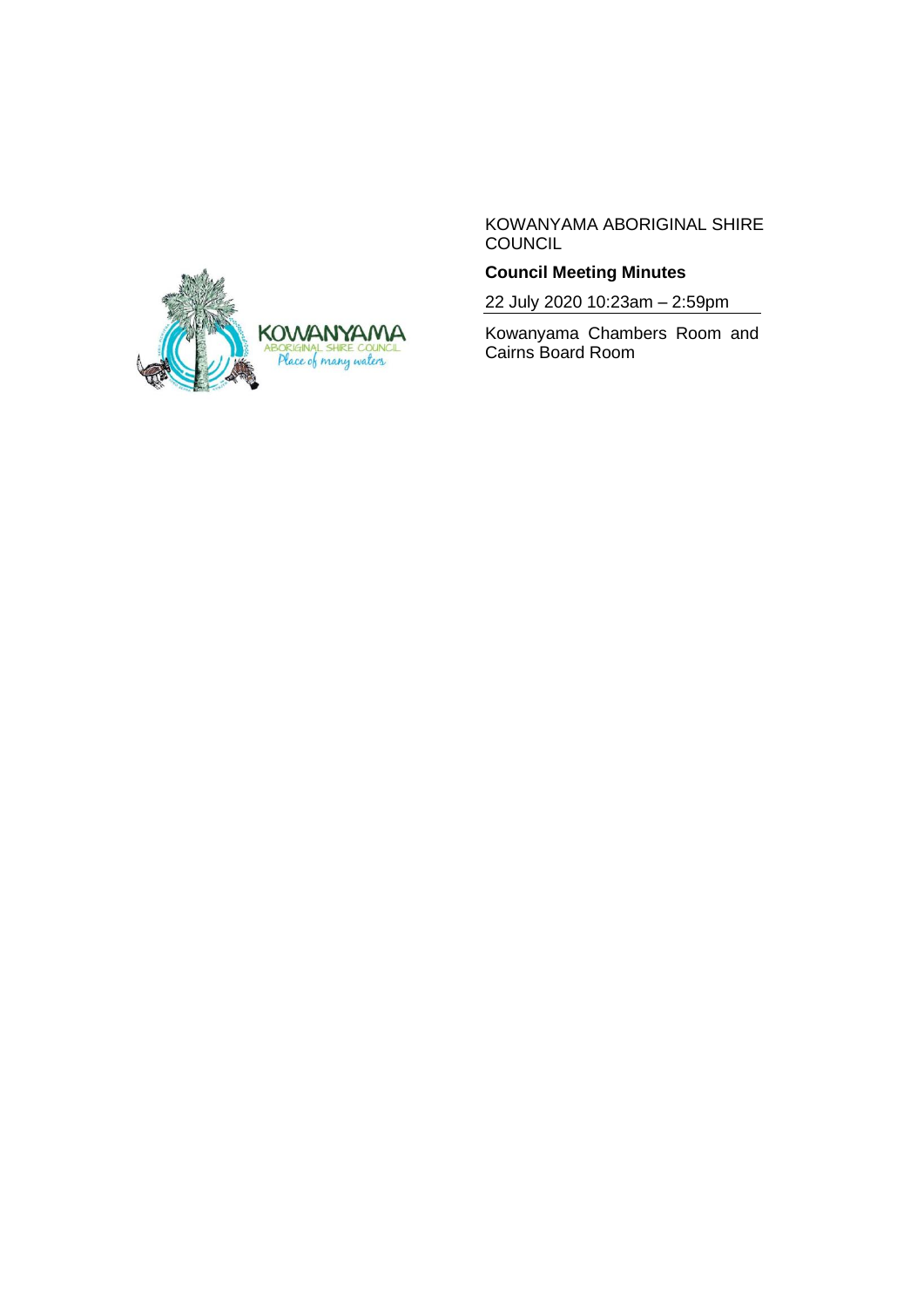# **Present:**

# **Councillors**

Mayor Robbie Sands (Chair) – Cairns Boardroom Deputy Mayor Cameron Josiah (Councillor) – Kowanyama Boardroom Cr Richard Stafford (Councillor) – Kowanyama Boardroom

# **Executive**

Katherine Wiggins, Acting Chief Executive Officer (A/CEO) / Executive Manager Governance and Operations (EMGO) - Kowanyama Boardroom

Andrew Hay, Executive Manager Finance (EMF) – Cairns Boardroom

Ani Seruvatu, Acting Executive Manager Community Services (A/EMCS) – Kowanyama Boardroom

David McKinley, Executive Manager Roads, Infrastructure & Essential Services, (EMRIES) – Kowanyama Boardroom

Christine Delaney, Executive Manager Human Resources (EMHR) – Kowanyama Boardroom

# **Apologies**

| Cr Elroy Josiah (Councillor) | Cr Teddy Bernard (Councillor) |
|------------------------------|-------------------------------|
| Mr Gary Uhlmann (CEO)        | Mr Kevin Bell (EMCS)          |

# *Meeting Commenced: 10:23am*

# **1) Welcome & Apologies**

The Mayor welcomed Councillors and Executive team to the meeting.

| <b>RESOLUTION - Apologies</b>                          | <b>Moved: Cr Stafford</b><br><b>Seconded: DM Cameron Josiah</b> |
|--------------------------------------------------------|-----------------------------------------------------------------|
| That the council accepts apologies from Councillor     | <b>MOTION CARRIED:</b>                                          |
| Teddy Bernard as he is required to attend the funeral. | All                                                             |

| <b>RESOLUTION - Apologies</b>                         | <b>Moved: Mayor Sands</b><br><b>Seconded: Cr Stafford</b> |
|-------------------------------------------------------|-----------------------------------------------------------|
| That the council accepts apologies from Councillor    | <b>MOTION CARRIED:</b>                                    |
| Elroy Josiah as he is required to attend the funeral. | <b>All</b>                                                |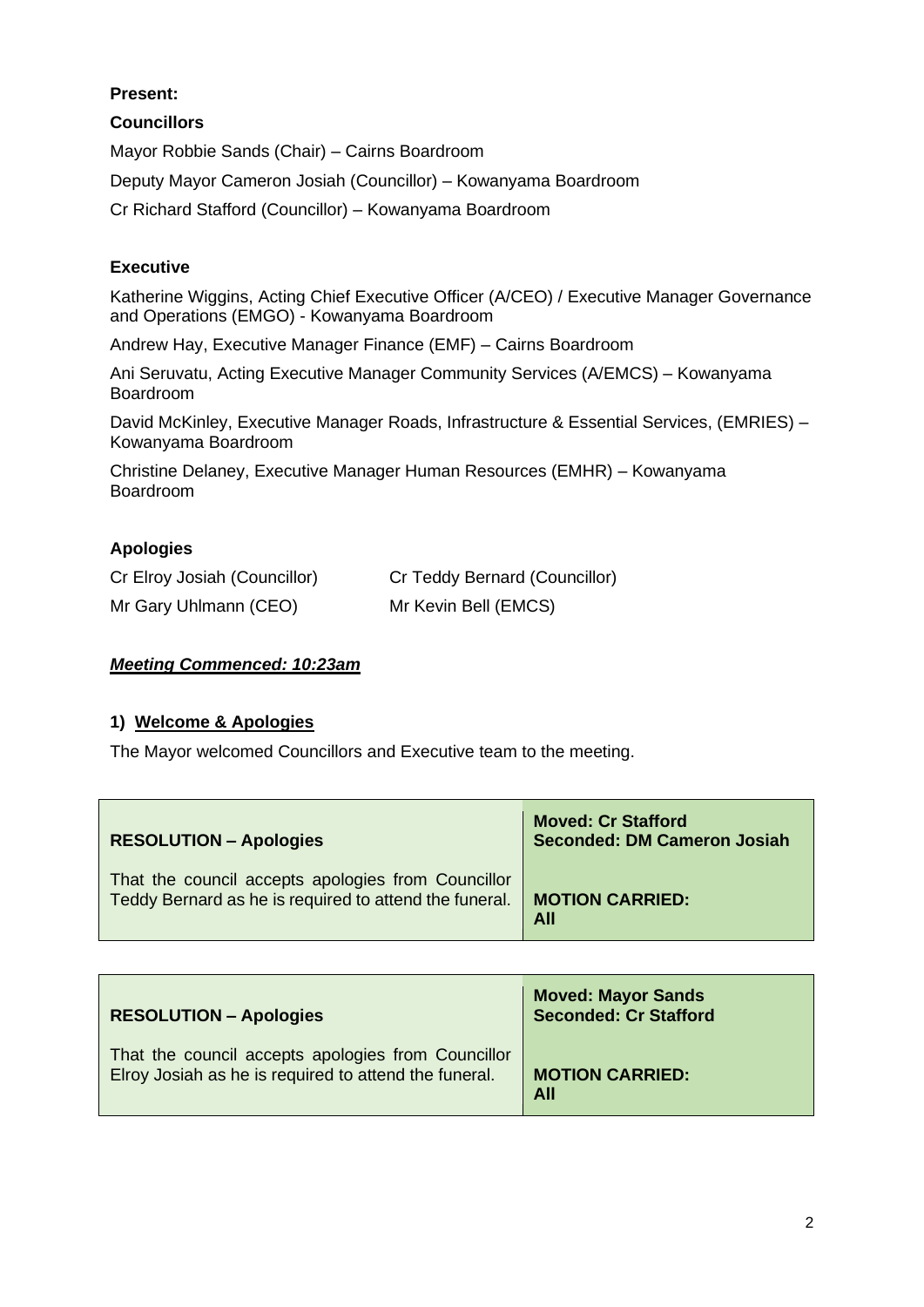# **2) Minutes from Previous Council Meetings**

- EMGO presented action items from previous council meeting minutes.

- Amendment to be made to address of Kowanyama Street
- Moved the Good to Great Schools report to the August Council meeting
- Moved the EMF carbon farming action item to the August Council meeting

- Amendment to be made to the payment plan of David Patterson to show correct amount being paid.

#### *Mayor left meeting room at 10:34am and returned at 10:37am*

- Alex Barker had discussion with Leslie Gilbert regarding money to be deducted from council payments. Mr Barker to put discussion in writing (email).

- Hot Water Systems (HWS) – Department of Housing believe all HWS are working. EMRIES requires a purchase order from Department of Housing to check or repair any HWS.

- BAS will only utilise Solar Hart systems – 10 systems have been ordered and will be delivered within 2 weeks.

### **Action Item**

EMRIES - Contact BAS to find out when the next Property Condition Reports are being carried out.

| <b>RESOLUTION - Minutes</b>                                                  | <b>Moved: Mayor Sands</b>     |
|------------------------------------------------------------------------------|-------------------------------|
| Minutes from Council Meeting June 2020                                       | <b>Seconded: Cr Stafford</b>  |
| <b>Minutes</b><br>That the above minutes be adopted as true and<br>accurate. | <b>MOTION CARRIED:</b><br>All |

| <b>RESOLUTION - Minutes</b>                                                  | <b>Moved: Mayor Sands</b>     |
|------------------------------------------------------------------------------|-------------------------------|
| Minutes from Special Council Meeting June 2020                               | <b>Seconded: Cr Stafford</b>  |
| <b>Minutes</b><br>That the above minutes be adopted as true and<br>accurate. | <b>MOTION CARRIED:</b><br>All |

Mayor Sands asked if the personal items that were lost in a house fire on the 30 June 2020 could be compensated by insurance?

EMF stated that insurance is only for the asset not the contents.

A/CEO-EMGO – could possible start a Go Fund Me page or could be compensated through the Discretionary Funds for Councillors.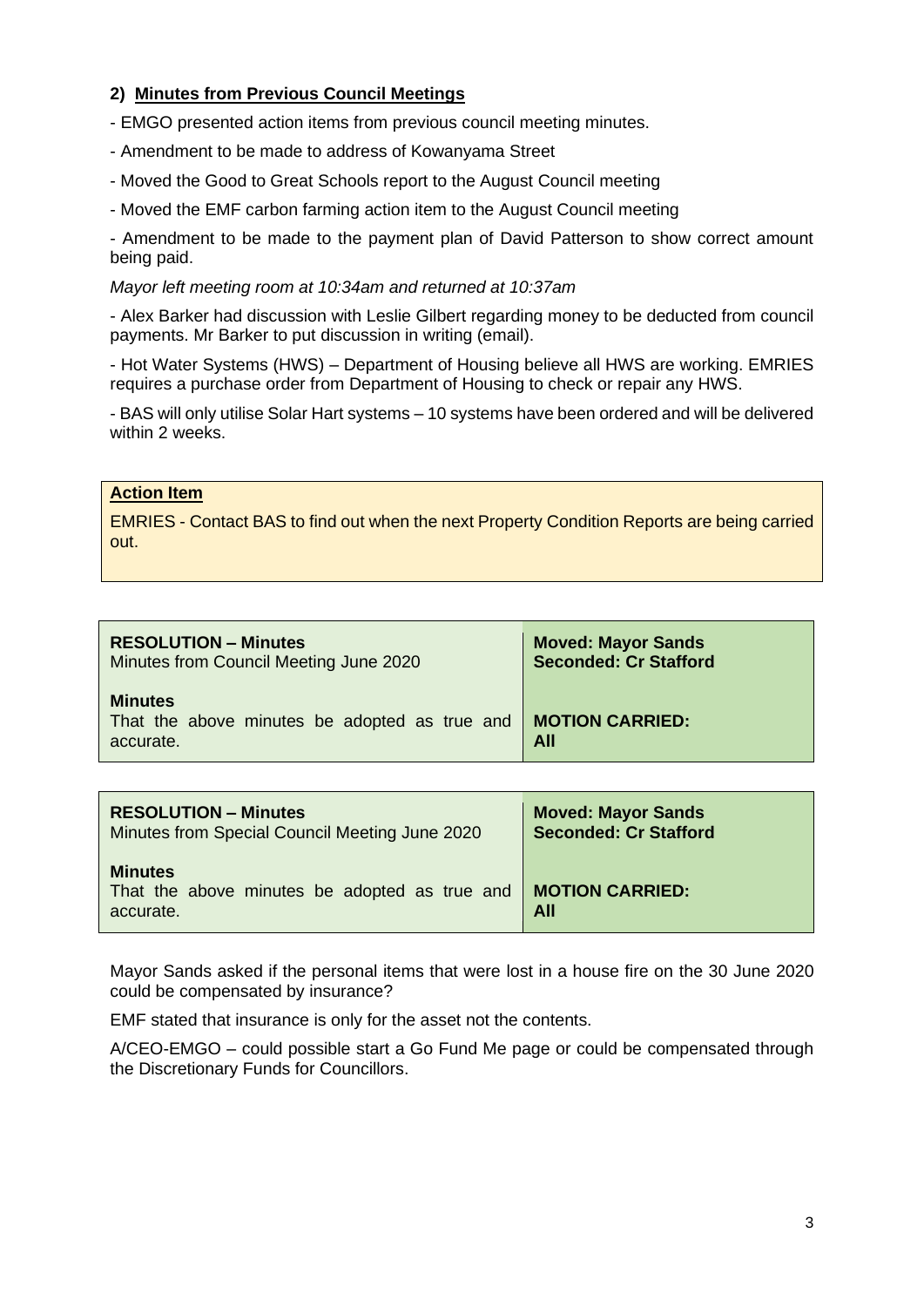# **3) Action Items**

Current and Ongoing Action items – update June

# **4) Reports**

### **a) A/CEO – EMGO**

### **i) Information Report**

- New Housing Builds State Government has provided funds for 2 x 2-bedroom duplexes on Lot 278 and Lot 344
- Housing is working to gain agreement that the new builds on surrendered Katter Lease properties are tenanted by the Katter Lease holder
- An invitation has been sent to the Premier to open the Men's Shed, Airport and the Sporting Precinct
- CR Stafford suggested that the Elder of Kowanyama (John (Sugar) Eric) be a part of the men's Shed opening.

# **Action Item**

EMCS – Elder Edmund Eric and John Eric to be invited to Men's Shed opening and Elder from the Kunjen tribe

- Council has provided submission to the House of Representatives Standing Committee on Indigenous Affairs Inquiry into food prices and food security
- Email has been sent and comments have been published in The Guardian
- Committee is looking into expense, lack of competition and lack of local suppliers
- There has been a major lawsuit against Aurukun Council who are being sued for bullying claims. Article was published in the Cairns Post
- \$1.46 million received from the Government for CoVid Works (COVID W4Q) the following projects have been endorsed:

| 1. Contractor's Camp – Stage 2            | \$650,000 |
|-------------------------------------------|-----------|
| 2. Upgrade to Council Owned Staff House   | \$250,000 |
| 3. Upgrade to Kowanyama Community Canteen | \$250,000 |
| 4. Arts & Culture Centre - Stage 2        | \$300,000 |
|                                           |           |

### **ii) Agenda Report – Sole Supplier Aboriginal Carbon Fund**

| <b>RESOLUTION - That Council endorse Aboriginal</b><br>Carbon (Foundation) Fund as a sole supplier for<br>Carbon Fund training services for our Rangers | <b>Moved: Mayor Sands</b><br><b>Seconded: Deputy Mayor Josiah</b> |
|---------------------------------------------------------------------------------------------------------------------------------------------------------|-------------------------------------------------------------------|
|                                                                                                                                                         | <b>MOTION CARRIED:</b><br>All                                     |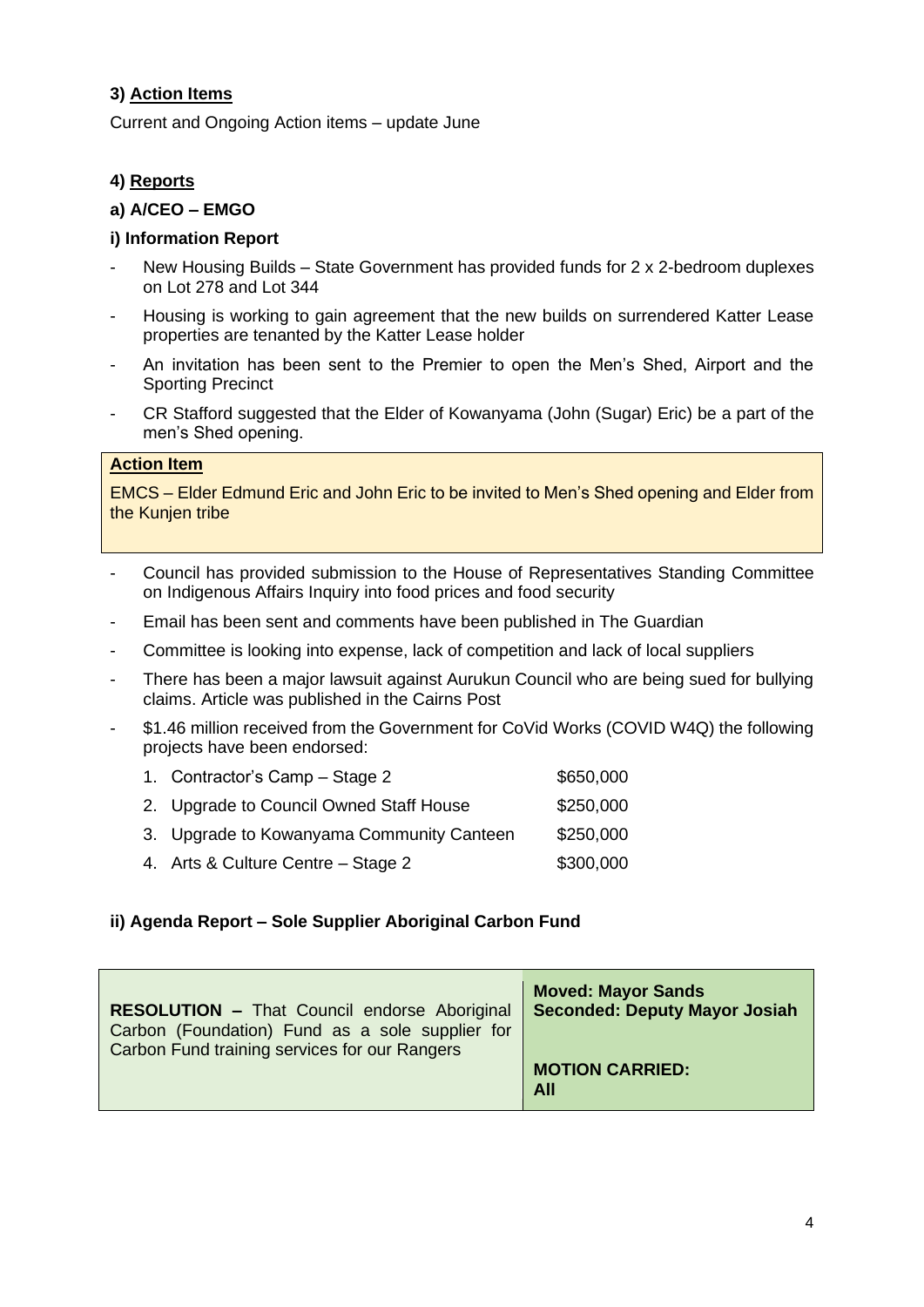# **iii) Agenda Report – Operational Plan Final Year Review**

Self-Assessment updates from Executive Managers are as below:

| Office of the CEO – Department Average                                         | 86% |
|--------------------------------------------------------------------------------|-----|
| Community Services - Department Average                                        | 86% |
| Finance - Department Average                                                   | 92% |
| Governance & Operations - Department Average                                   | 81% |
| Human Resources - Department Average                                           | 87% |
| Infrastructure, Works & Projects (Roads, Infrastructure and Essential Services | 80% |

| <b>RESOLUTION - That Council endorse the 2019-2020</b><br><b>Operational Plan Final Year Review</b> | <b>Matter left laying on the table</b>                                                  |
|-----------------------------------------------------------------------------------------------------|-----------------------------------------------------------------------------------------|
|                                                                                                     | <b>Feedback to be given at the</b><br><b>August Council Meeting - to be</b><br>actioned |

# **iv) Agenda Report – TCICA Sole Supplier**

| <b>RESOLUTION - That Council endorse TCICA as a</b> | <b>Moved: Mayor Sands</b>     |
|-----------------------------------------------------|-------------------------------|
| sole supplier                                       | <b>Seconded: Cr Stafford</b>  |
|                                                     | <b>MOTION CARRIED:</b><br>All |

### **4b) EMF**

### **i) Information Report**

- End of Financial Year no report for June yet as Council is finalising end of Financial Year for 2019-2020
- Final report to be included in the August Council meeting
- Stocktakes have finalised the Purchase Store

*Ms Wiggins left the room at 11:15am and returned at 11:17am*

- The bakery and the Blue Café low stock. The turnover has been quite strong
- The heat has affected roughly \$800 worth of soft drinks

### **ii) Agenda Report – Councillor Discretionary Funds**

- Discretionary Funds Policy – the policy provides the following funding:

| $\bullet$ | Mayor        | \$5000 |
|-----------|--------------|--------|
|           | Deputy Mayor | \$2500 |
|           | Councillors  | \$2500 |

- Allows councillors to have specific grants that they can allocate, on agreement with the CEO, which don't need to be approved by the whole Council.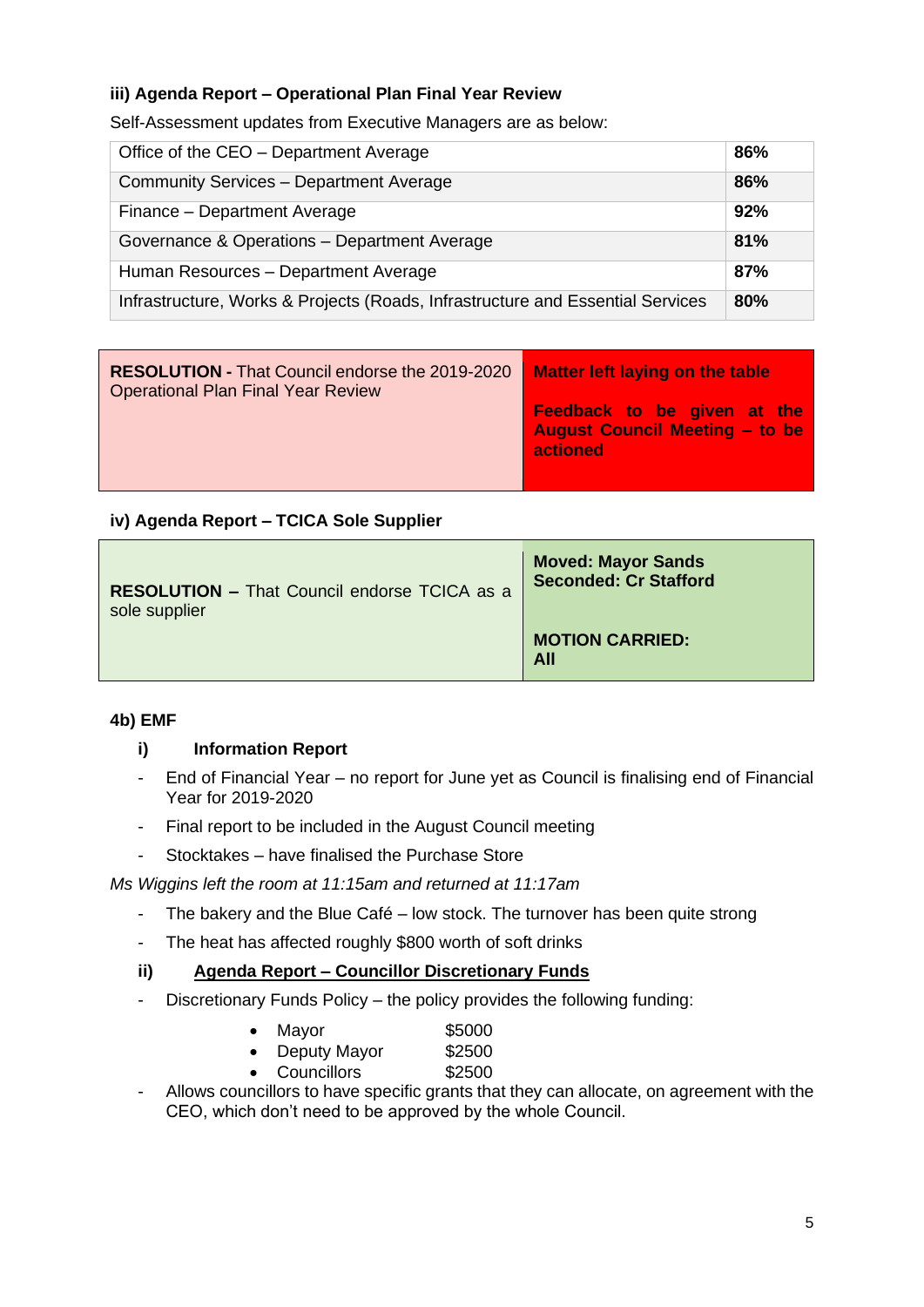| <b>RESOLUTION - That Council endorse</b><br><b>Discretionary Funds Policy</b> |  | the | <b>Moved: Mayor Sands</b><br><b>Seconded: Cr Stafford</b> |
|-------------------------------------------------------------------------------|--|-----|-----------------------------------------------------------|
|                                                                               |  |     | <b>MOTION CARRIED:</b><br>All                             |

The Mayor advised that it must align with the council's vision / mission statement. Also asked if it would be a possibility to buy through the council purchasing system if is fore replacement items.

# **4c) EMRIES**

### **i) Information Report**

- Works & Roads Roading Team have lodged a submission with Queensland Reconstruction Authority (QRA) \$6.3 million for DFRA related works for the Landing, Topsy, Shelfo and South Mitchell
- Cr Stafford advised the bulldust is dangerous near Muswell Creek
- Carpentaria is responsible for that part of the road
- Mayor asked if the trucks could limit the use of the town roads if possible and is it can be dangerous

#### **Action Item**

EMRIES to speak with Roads Crew and ask if they could limit the use of the town roads

- **Rangers** There are 2 x new vehicles for the Rangers
- Oriner's station will be manned again once vehicles arrive
- Mayor advised that since the Cape is now open to tourists it is urgent to have people at Oriner's Station.
- Animal Control The vet will be in community on the 11, 12, 13 August
- It would be great if he could stay longer than the 3 days

### **Action Item**

EMRIES to speak with Jacqui Cresswell to enquire about extending the Vet's time in community

- Community announcement to be done for advertising the Vet is in town
- Council employees are using their own vehicles. Until council vehicles are repaired they have no other way other than using their own vehicles.
- Will employees be reimbursed for the use of their own vehicle?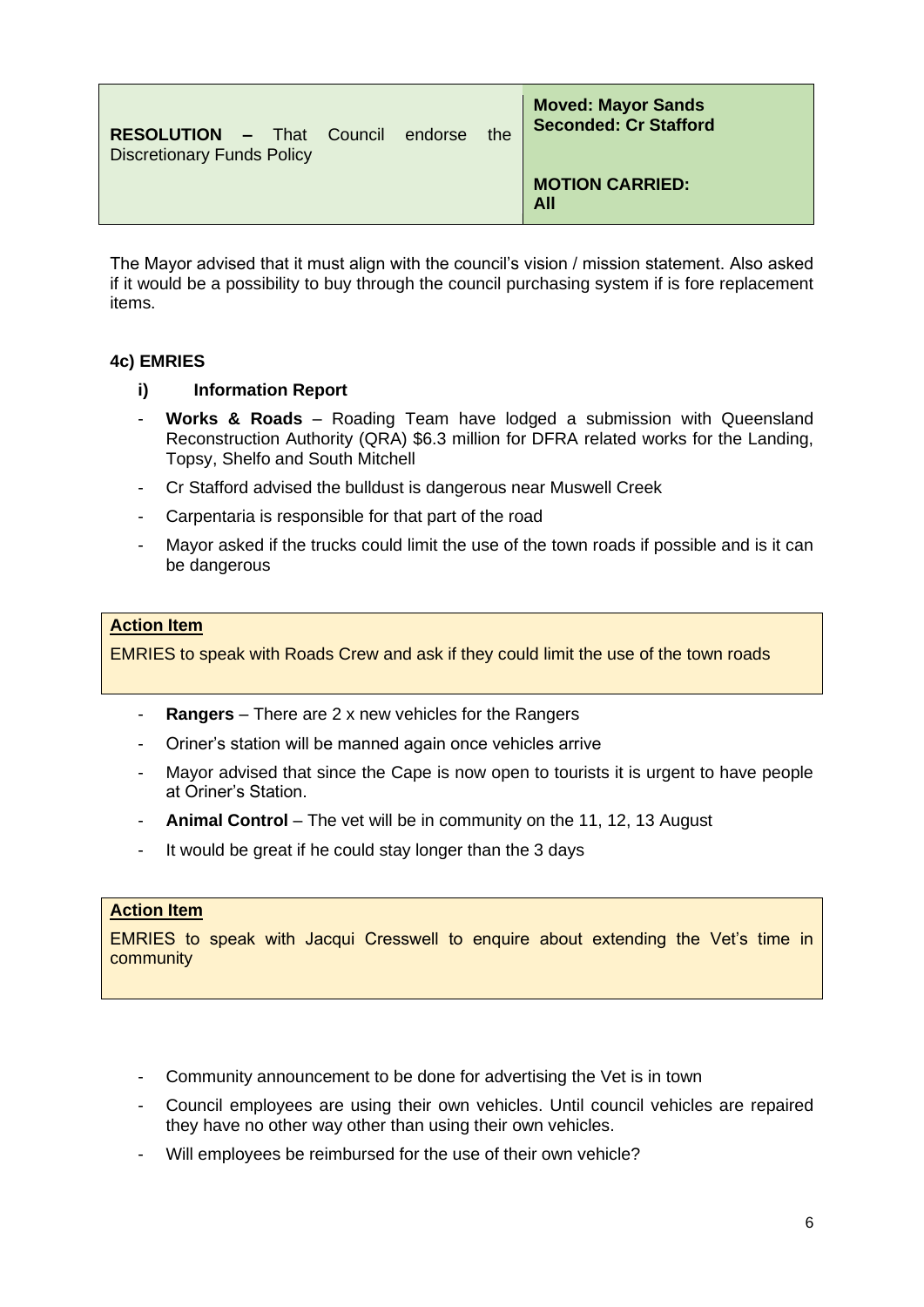# **Action Item**

### EMF to check the kilometer rate amount to charge as per ATO rates

*Ms Ani Seruvatu left the room at 11:43am and returned 11:52am*

- Vehicle parts are taking a long time to arrive. There seems to be re-stocking issues
- Animal Control officer required to identify dogs that should be put down and also dogs that need de-sexing
- Dangerous and sick dogs council to have principal support to Animal Control Officer to put dogs down.
- Regulate contractors to stop bringing dogs into community. Fees to be paid if they do enter community with their dogs.
- **Parks & Gardens** Streets are untidy
- There needs to be some motivation to keep the town clean
- Possibly the first job of the morning could be to pick up rubbish
- Probation and parole offenders could do community service. Council to provide supervision

#### **Action Item**

EMCS to speak with probation and parole officers regarding cleaning town for community service

- Recycling containers for cash
- Mr Bell (EMCS) is organising containers for collection of bottles, cans etc
- Contract requires to be signed it is quite lengthy and is being looked at presently
- Ms Wiggins (EMGO) asked if possibility of rubbish being picked up before mowing?
- **Building Services** EMRIES gave update on all projects
- New family bistro construction at the canteen
- Designs from Rebecca to be looked over and made sure that the bistro area will be correctly fenced
- Mayor Sands asked about the Contractor's Camp Extra land (Katter Lease) is it possible to extend if council buy the land?
- **Airport** Skytrans do not let passengers disembark if flying through communities. Is it possible to let passengers off?
- Cr Stafford suggested that there could be a quarantined section for passengers to disembark as all airports would have enough room
- Cr Stafford also suggested that the airport be set up to sell food and drinks possibly from the bakery and Blue Café
- **Essential Services** Engaged in internal audit into employee's skill set and procedures
- Mayor Sands advised that the dump is looking quite untidy and needs to have rubbish pushed up
- Mr McKinley (EMRIES) advised that a tractor vehicle is required for dump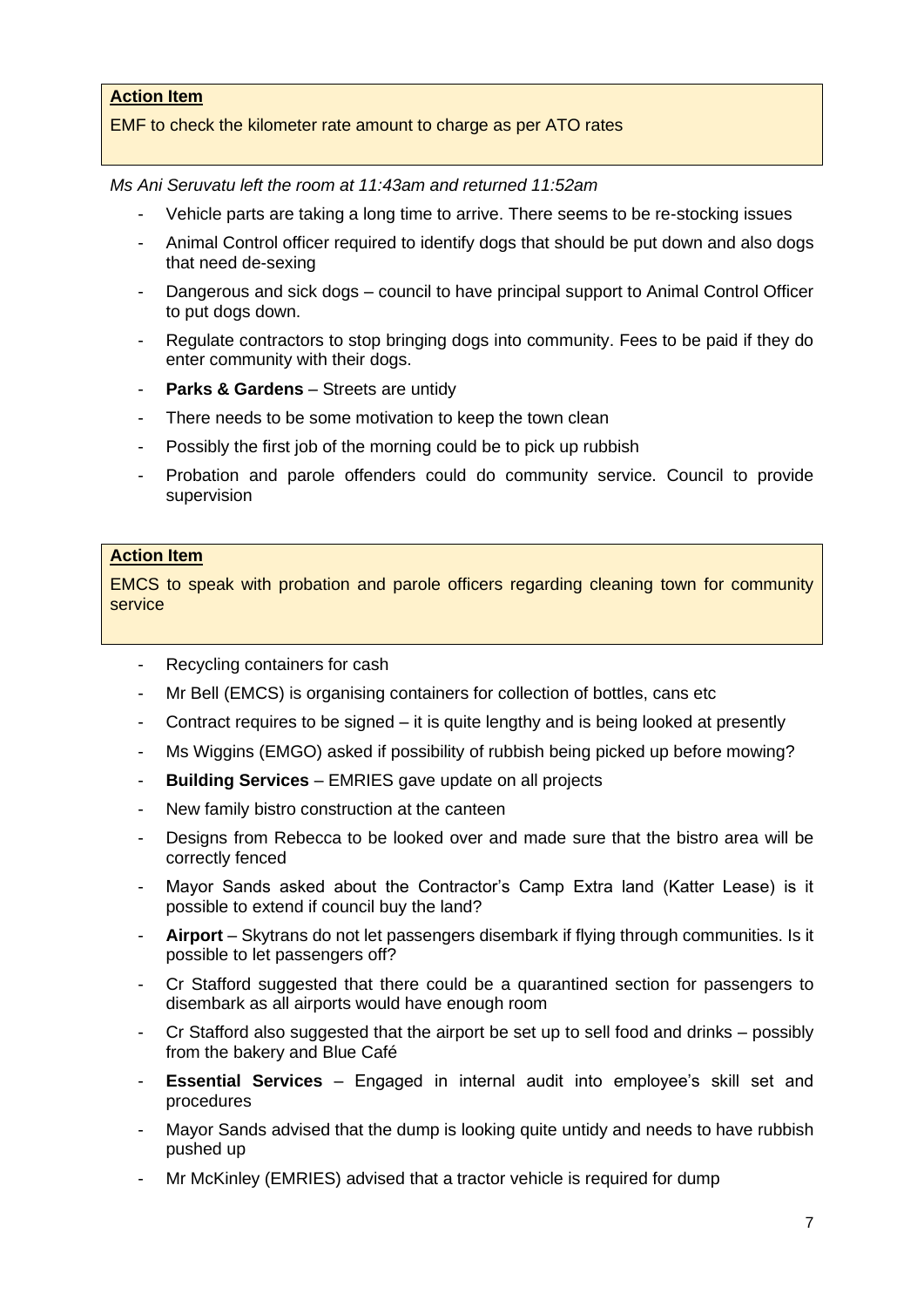- **Workshop** – 2 private vehicles are still waiting to be repaired. Locals have already paid but cars are still not repaired – are they able to be reimbursed?

# **Action Item**

EMF – Further details required for reimbursement of private vehicles that have not been repaired for over a year

- Council is still looking for a full-time mechanic. Position has been advertised for both a Workshop Manager and Mechanic. 2 apprentices to be employed also
- Cr Stafford asked if the tyre fitting repairs can be done for locals who need new tyres?
- The tyre fitting machine is fully operational as there is a high volume of work for mechanic, the only problem would be to find the time to fit new tyres
- Workshop parts are also stored in the Purchase Store. Mechanic to liaise with Purchase Store to enquire what parts are there

# **Action Item**

EMRIES to speak with mechanic to start changing tyres / repairing tyres for locals

# **ii) Agenda Report – D&T Contracting to a Sole Supplier**

| <b>RESOLUTION - That Council endorse D&amp;T</b><br>Contracting for Sole Supplier for a period of 4 months | <b>Moved: Mayor Sands</b><br><b>Seconded: Cr Stafford</b> |
|------------------------------------------------------------------------------------------------------------|-----------------------------------------------------------|
| where the arrangement can be reviewed or allowed to<br>terminate, due to section 225 of the Local          |                                                           |
| Government regulation "a genuine emergency exists".                                                        | <b>MOTION CARRIED:</b><br>All                             |

*Lunch Break commenced at 12:45pm*

*Meeting recommenced at 1:34pm*

### **4d) EMCS**

### **i) Information Report**

Ms Ani Seruvatu introduced herself as the Acting Executive Manager Community Services.

Ms Seruvatu acknowledged the Traditional Owners and paid her respects to the Elders past, present and current.

- The community services business unit core focus for June was the end of financial year and continuation of programs and services in line with the Co-Vid19 risk management plans
- Women's Shelter There will be a BBQ tomorrow (Thursday 23 July 2020) outside the council building to help get the Women's Group started
- Tax returns at the Post Office Family Engagement Officer to help with tax returns if required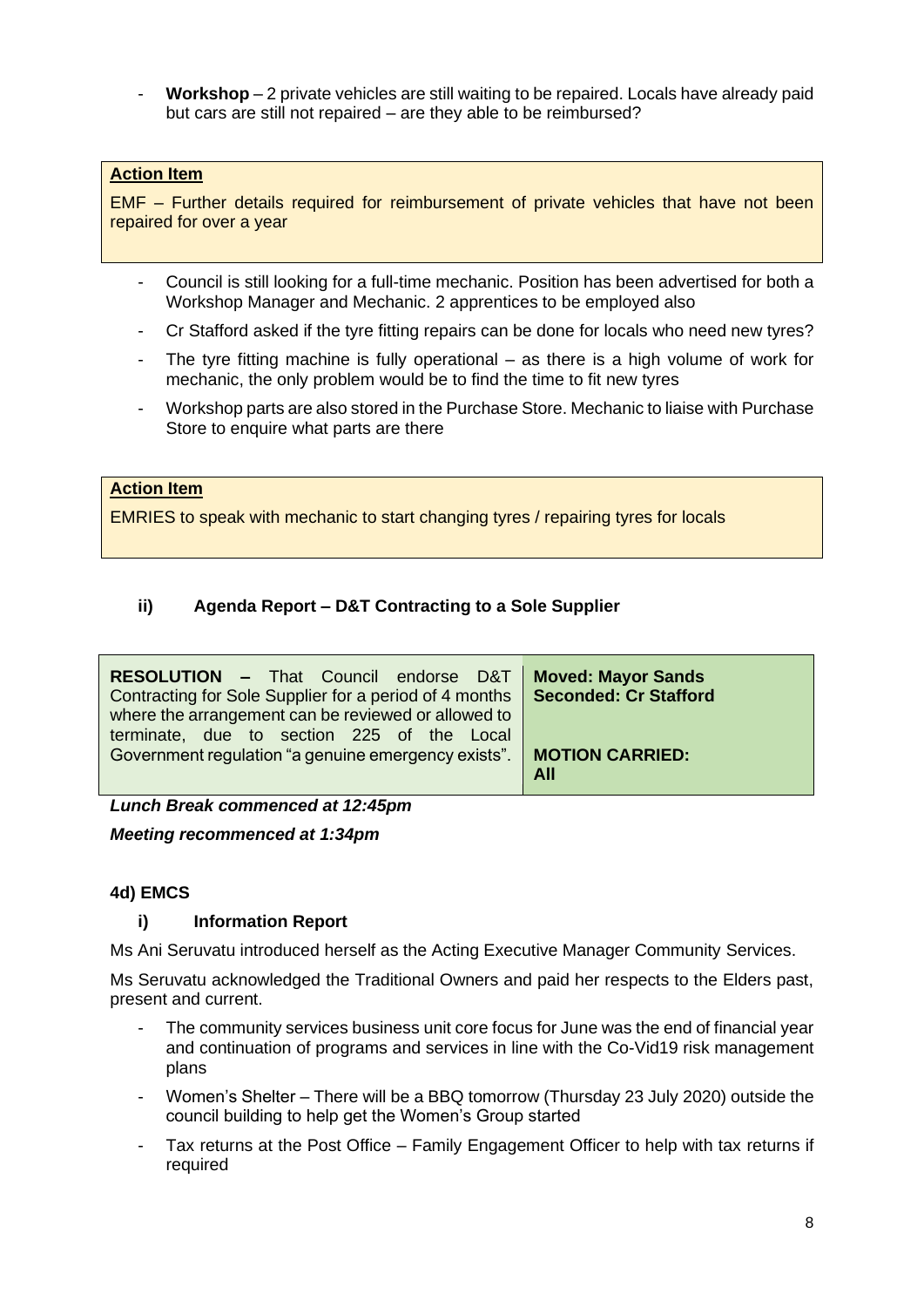- Centrelink – complaints from community members that there is no assistance from Centrelink employees

**Side Note:** Aurukun residents on Skytrans flight disembarked in Kowanyama and would not get back on the flight as they did not want to return to Aurukun. They felt that the Department of Housing had forced them to return even though they did not want to.

Cr Stafford advised that the unloading of parcels into the Post Office was not being done by Post Officer employees which could be a liability

### **Action Item**

EMCS to gather feedback for the use of Centrelink self-help instead of the Centrelink agents

#### **Action Item**

EMCS to speak with Post Office Manager regarding the unloading of parcels to be done by Post Officer employees

- Cr Stafford asked why the Sports Club must have deposit cards and deposit books for business banking.

#### **Action Item**

EMF to enquire if it is necessary to have deposit cards and deposit books

## **Action Item**

EMCS to speak with EMHR and enquire about training/induction on policies and procedures for banking

*Ms Delaney entered meeting at 2:02pm*

#### **4e) EMHR**

### **i) Information Report**

- 12 current advertised vacancies for employment
- There has been little to no interest shown by community members for the advertised positions
- If candidates have been successful they have not arrived to commence work and have not contacted Council regarding any issues
- Staff attendance has been poor with some areas having an 80% reduction in hours recorded
- RISE have been having similar problems with no response from community members
- There is a lot of money around at the moment i.e. super payments, tax returns and double payments from Centrelink
- Multi-Purpose Centre work time has been down 80%
- There is no incentive to go to work as money is being paid out anyway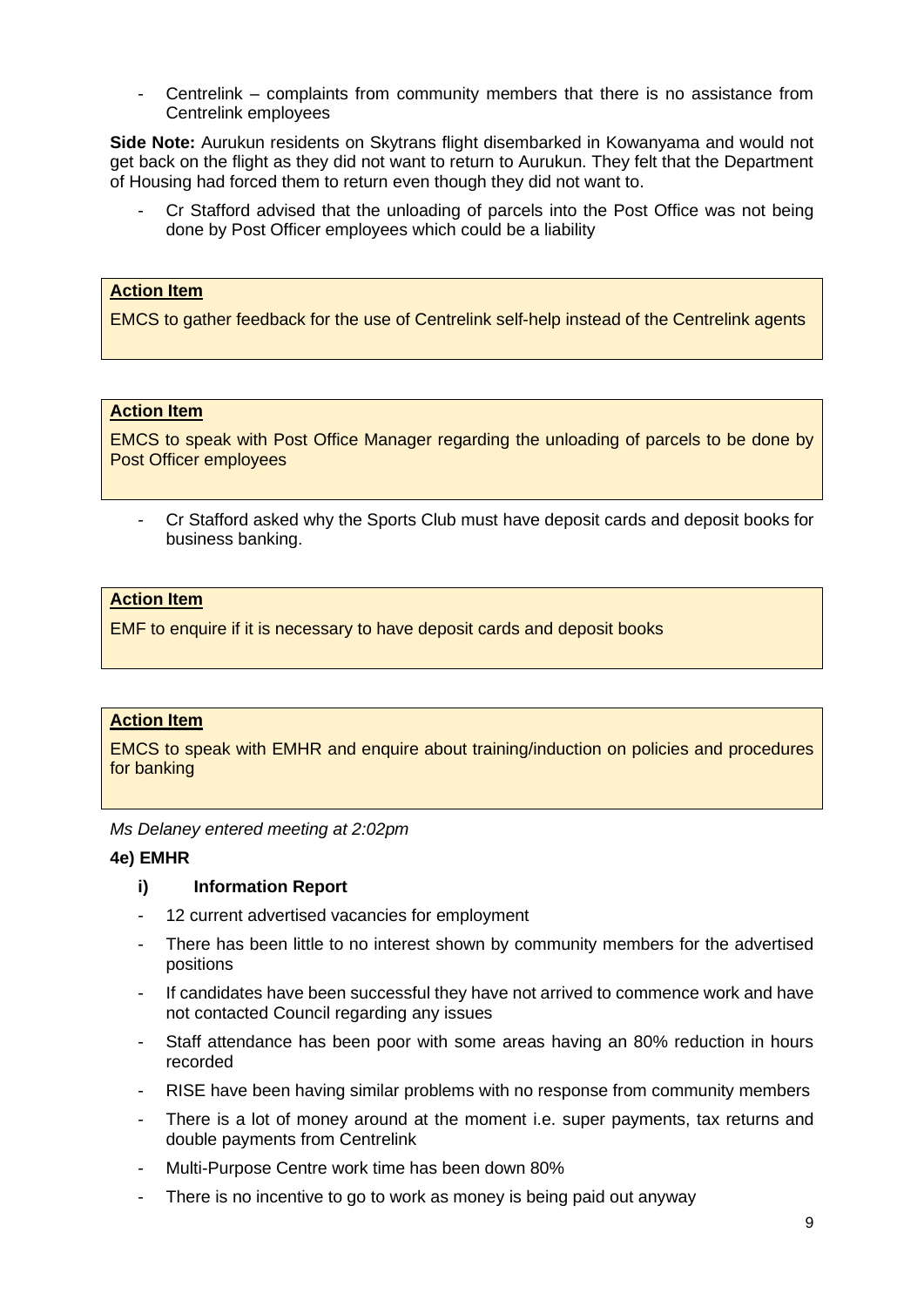- There were only 2 applicants for the apprenticeship at the workshop
- Feedback from mechanic is that the apprentices are doing very well
- Family pressure on young responsible individuals family rely too heavily on them and tend to take the money they earn. Young people not wanting to do extra hours as it gets taken by family.
- Work ethic is a problem starts at home and school. Mentoring at home and school would be ideal.
- The whole community needs to be involved to change the culture for the children and generations to come
- There has been some difficulty in engaging with the school
- Council will have to re-advertised for Workshop Manager and Senior Mechanic
- The only interests have been from contractors

#### **Action Item**

EMHR to re-advertise for Senior Mechanic and Workshop Manager this week

*Ms Delaney left meeting at 2:22pm*

*Ms Seruvatu left room at 2:45pm and returned at 2:55pm*

| <b>RESOLUTION - The Council moved into Closed Business</b><br>at 2:23pm | <b>Moved: Mayor Sands</b><br><b>Seconded: Cr Stafford</b> |
|-------------------------------------------------------------------------|-----------------------------------------------------------|
|                                                                         | <b>MOTION CARRIED:</b><br><b>All in Favour</b>            |

| <b>RESOLUTION - The Council moved out of Closed</b> | <b>Moved: Mayor Sands</b><br>Seconded: Cr C. Josiah |
|-----------------------------------------------------|-----------------------------------------------------|
| Business at 2:56pm                                  | <b>MOTION CARRIED:</b><br><b>All in Favour</b>      |

| <b>RESOLUTION - The Council endorse discounting the</b><br>arrears for Mr Craig Shaw by 50% | <b>Moved: Mayor Sands</b><br><b>Seconded: Cr Stafford</b> |
|---------------------------------------------------------------------------------------------|-----------------------------------------------------------|
|                                                                                             | <b>MOTION CARRIED:</b><br><b>All in Favour</b>            |

| <b>RESOLUTION</b> - The Council endorse payment of Seconded: Cr Stafford<br>\$604840.78 for Purchase Requisition 6817 and | Moved: Cr C. Josiah                            |
|---------------------------------------------------------------------------------------------------------------------------|------------------------------------------------|
| \$695997.61 for Purchase Requisition 6819 to XtraCo                                                                       | <b>MOTION CARRIED:</b><br><b>All in Favour</b> |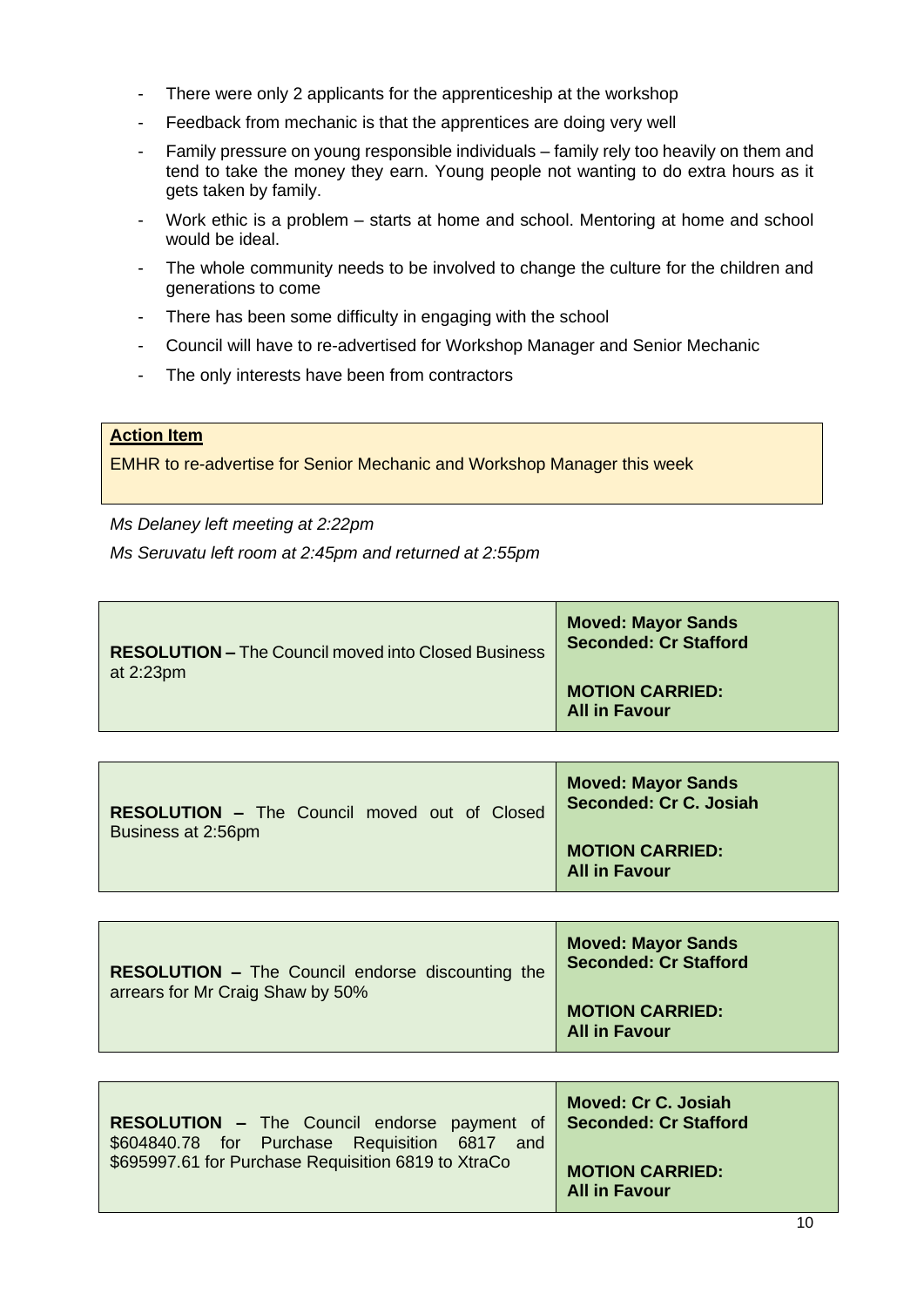# **Council Meeting re-commenced at 9:21am on Thursday 23 July 2020**

### **Present:**

# **Councillors**

Deputy Mayor Cameron Josiah (Chair) – Kowanyama Boardroom

Cr Richard Stafford (Councillor) – Kowanyama Boardroom

Cr Teddy Bernard (Councillor) – Kowanyama Boardroom

# **Executive**

Katherine Wiggins, Acting Chief Executive Officer (A/CEO) / Executive Manager Governance and Operations (EMGO) - Kowanyama Boardroom

**\_\_\_\_\_\_\_\_\_\_\_\_\_\_\_\_\_\_\_\_\_\_\_\_\_\_\_\_\_\_\_\_\_\_\_\_\_\_\_\_\_\_\_\_\_\_\_\_\_\_\_\_\_\_\_\_\_\_\_\_\_\_\_\_\_\_\_\_\_\_\_\_\_\_**

Andrew Hay, Executive Manager Finance (EMF) – Cairns Boardroom

# **Apologies**

| Cr Robbie Sands (Mayor) | Mr Gary Uhlmann (Chief Executive Officer) |  |
|-------------------------|-------------------------------------------|--|
|                         |                                           |  |

Cr Elroy Josiah (Councillor)

| <b>RESOLUTION - Apologies</b>                      | <b>Moved: Cr Bernard</b><br>Seconded: DM C. Josiah |
|----------------------------------------------------|----------------------------------------------------|
| That the council accepts apologies from Councillor | <b>MOTION CARRIED:</b>                             |
| Robbie Sands, Mayor                                | All                                                |

| <b>RESOLUTION - Apologies</b>                      | <b>Moved: Cr Bernard</b><br><b>Seconded: Cr Stafford</b> |
|----------------------------------------------------|----------------------------------------------------------|
| That the council accepts apologies from Councillor | <b>MOTION CARRIED:</b>                                   |
| <b>Elroy Josiah</b>                                | <b>All</b>                                               |

| <b>RESOLUTION – The Council moved into Closed</b><br>Business at 9:23am | <b>Moved: Cr Bernard</b><br><b>Seconded: Cr Stafford</b> |
|-------------------------------------------------------------------------|----------------------------------------------------------|
|                                                                         | <b>MOTION CARRIED:</b><br><b>All in Favour</b>           |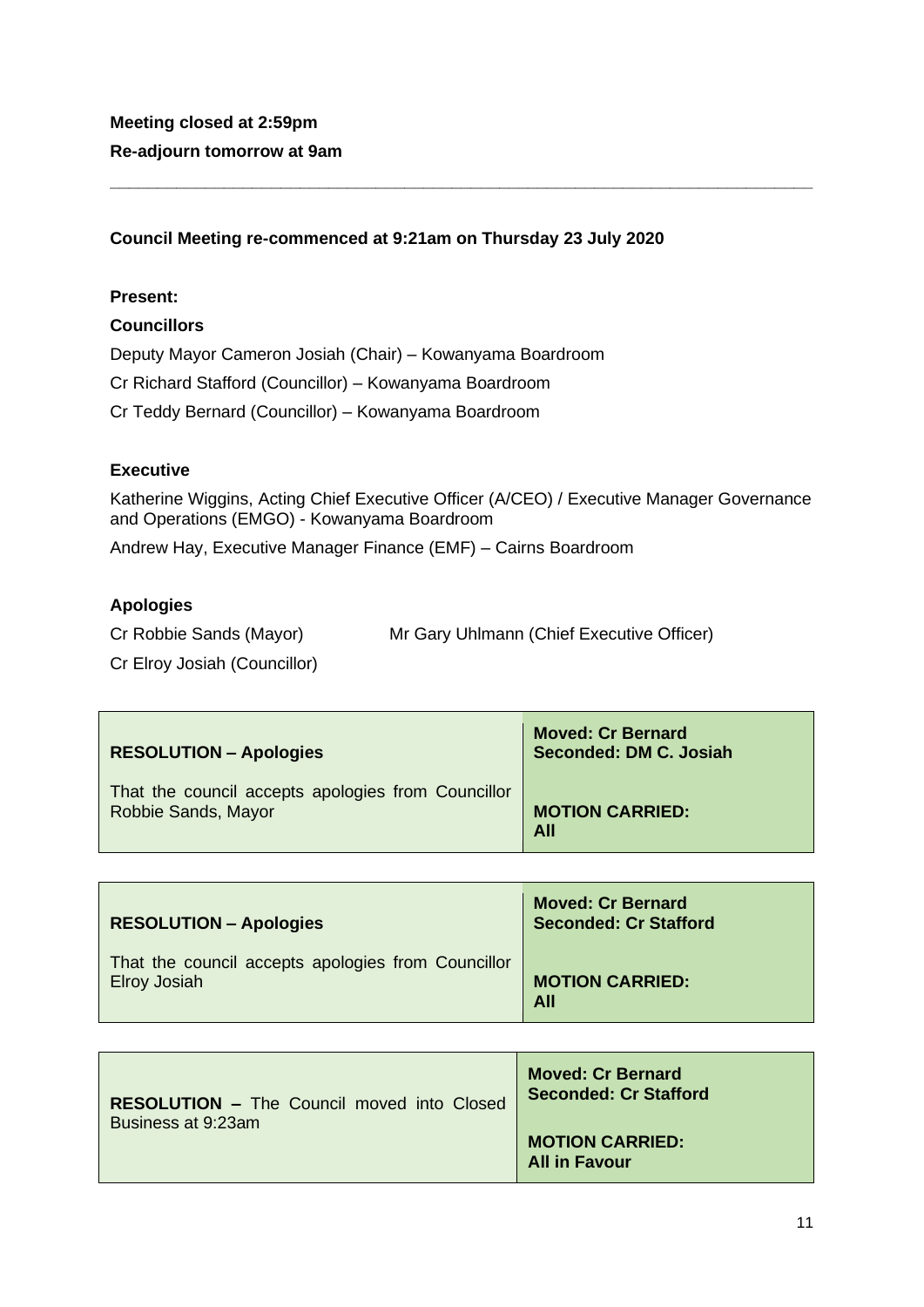**RESOLUTION –** The Council moved out of Closed Business at 10:18am

**Moved: Cr Bernard Seconded: DM C. Josiah**

**MOTION CARRIED: All in Favour**

# **Action Item**

EMF to review possibilities to sell food at the airport

### **Action Item**

EMF to review variable costs at the airport and update at the August council meeting. Also, to find out what the other community airport fees and charges are.

| <b>RESOLUTION - Pursuant to section 170A of the</b><br>Local Government Act 2009 and sections 169 and<br>170 of the Local                                                                                                                     | <b>Moved: Cr Bernard</b><br><b>Seconded: Cr Stafford</b> |
|-----------------------------------------------------------------------------------------------------------------------------------------------------------------------------------------------------------------------------------------------|----------------------------------------------------------|
| Government Regulation 2012, Council's Budget for<br>the 2020-2021 financial year.<br>Pursuant to section 98 of the Local Government Act<br>2009, the Register of Fees and Charges for the<br>2020-2021 financial year are adopted by Council. | <b>MOTION CARRIED:</b><br><b>All in Favour</b>           |

- Budget to be refined and issue a media release and add into next newsletter

#### **6) Meeting as Trustee**

| <b>RESOLUTION – The Council moved into Trustee</b> | <b>Moved: Cr Bernard</b><br>Seconded: DM C. Josiah |
|----------------------------------------------------|----------------------------------------------------|
| Business at 10:21am                                | <b>MOTION CARRIED:</b><br><b>All in Favour</b>     |

| <b>RESOLUTION - That Council provide the Chief</b><br>Executive Officer of Kowanyama Aboriginal Shire<br>Council delegation to sign on behalf of Council to | <b>Moved: Cr Bernard</b><br>Seconded: DM C. Josiah |
|-------------------------------------------------------------------------------------------------------------------------------------------------------------|----------------------------------------------------|
| register the Ergon electricity easement                                                                                                                     | <b>MOTION CARRIED:</b><br><b>All in Favour</b>     |